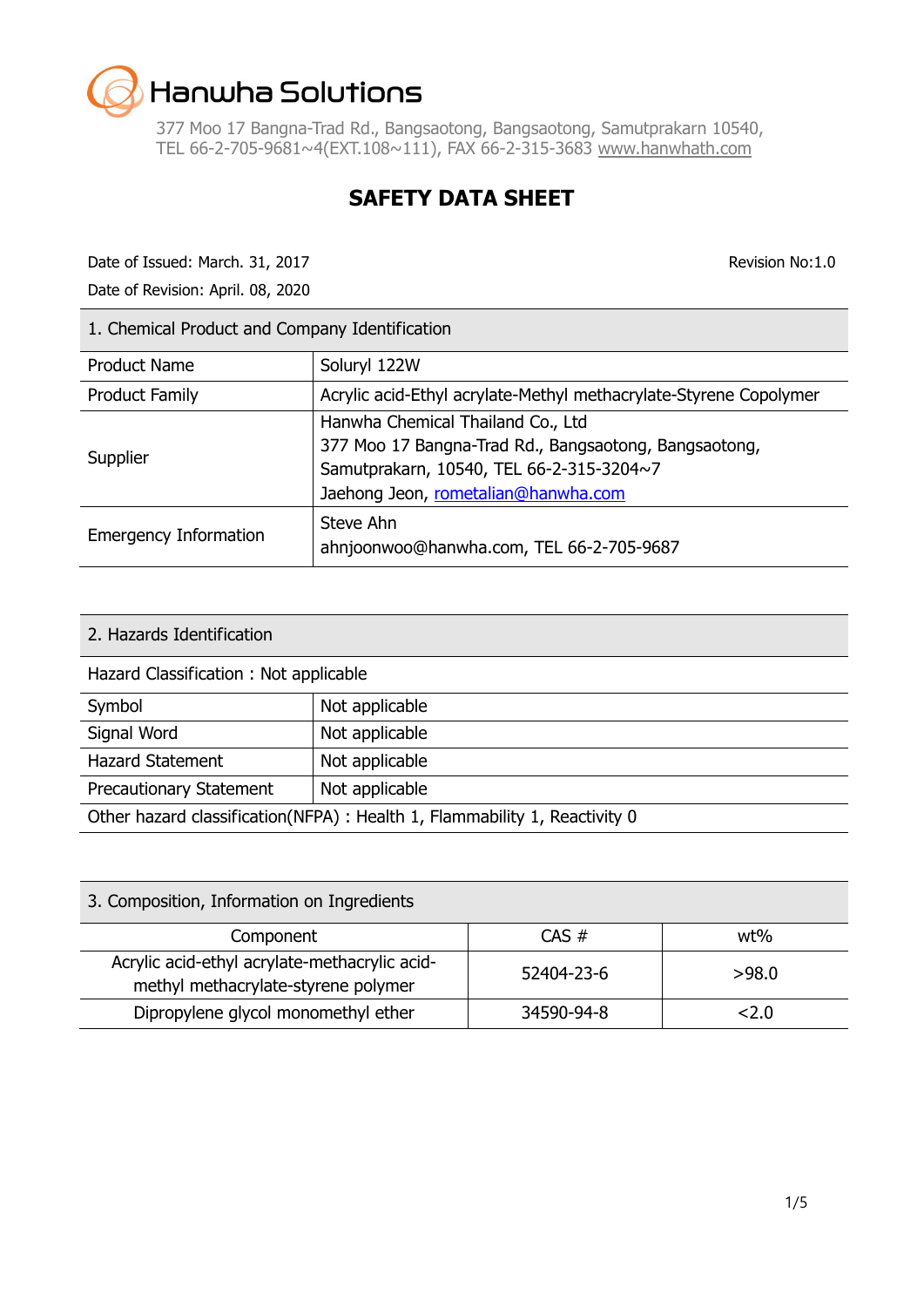377 Moo 17 Bangna-Trad Rd., Bangsaotong, Bangsaotong, Samutprakarn 10540, TEL 66-2-705-9681~4(EXT.108~111), FAX 66-2-315-3683 [www.hanwhath.com](http://www.hanwhath.com/)

### **SAFETY DATA SHEET**

#### 4. First Aid Measures

| Eye                | Immediately flush eyes with plenty of water for at least 15 minutes.         |
|--------------------|------------------------------------------------------------------------------|
|                    | Get medical attention if irritation develops or persists.                    |
|                    | Immediately wash skin with plenty of soap and water for at least 15 minutes. |
| <b>Skin</b>        | Get medical attention if irritation develops or persists.                    |
|                    | Wash contaminated clothing and shoes before reuse.                           |
| Ingestion          | Give $1 \sim 2$ glasses of water to drink and get medical attention.         |
| <b>Inhalation</b>  | Remove to fresh air. Get medical attention If a cough or other respiratory   |
|                    | irritation develop or persists.                                              |
| Notes to Physician | Not necessary                                                                |
|                    |                                                                              |

| 5. Fire Fighting Measures      |                                                     |  |
|--------------------------------|-----------------------------------------------------|--|
| <b>Extinguishing Media</b>     | Dry powder, Carbon dioxide, Water spray             |  |
| Unsuitable Extinguishing Media | High pressure water jet                             |  |
| Decomposition Hazardous Gases  | Could be formed corrosive and irritant gases        |  |
| Fire Fighting Instruction      | Respirator, Wear self-contained breathing apparatus |  |

| 6. Accidental Release Measures   |                                                                              |
|----------------------------------|------------------------------------------------------------------------------|
| <b>Personal Precautions</b>      | Wear eye, skin and respiratory protection during cleaning                    |
| <b>Environmental Precautions</b> | Not necessary                                                                |
| Methods for Clearing             | Soak up material with absorbent and sweep into a chemical<br>waste container |

| 7. Handling and Storage |                                                                                                                                                                                                 |  |
|-------------------------|-------------------------------------------------------------------------------------------------------------------------------------------------------------------------------------------------|--|
| Handling                | Avoid breathing vapors and fumes. Prevent skin and eye contact. Use in a well<br>ventilated area and handling methods that minimize dust production. Avoid contact<br>with eyes, skin and cloth |  |
| Storage                 | Keep containers closed and upright to prevent leakage<br>Store in a cool, well ventilated area away from heat, sources of ignition, direct<br>sunlight. Keep from Children. Keep away freezing  |  |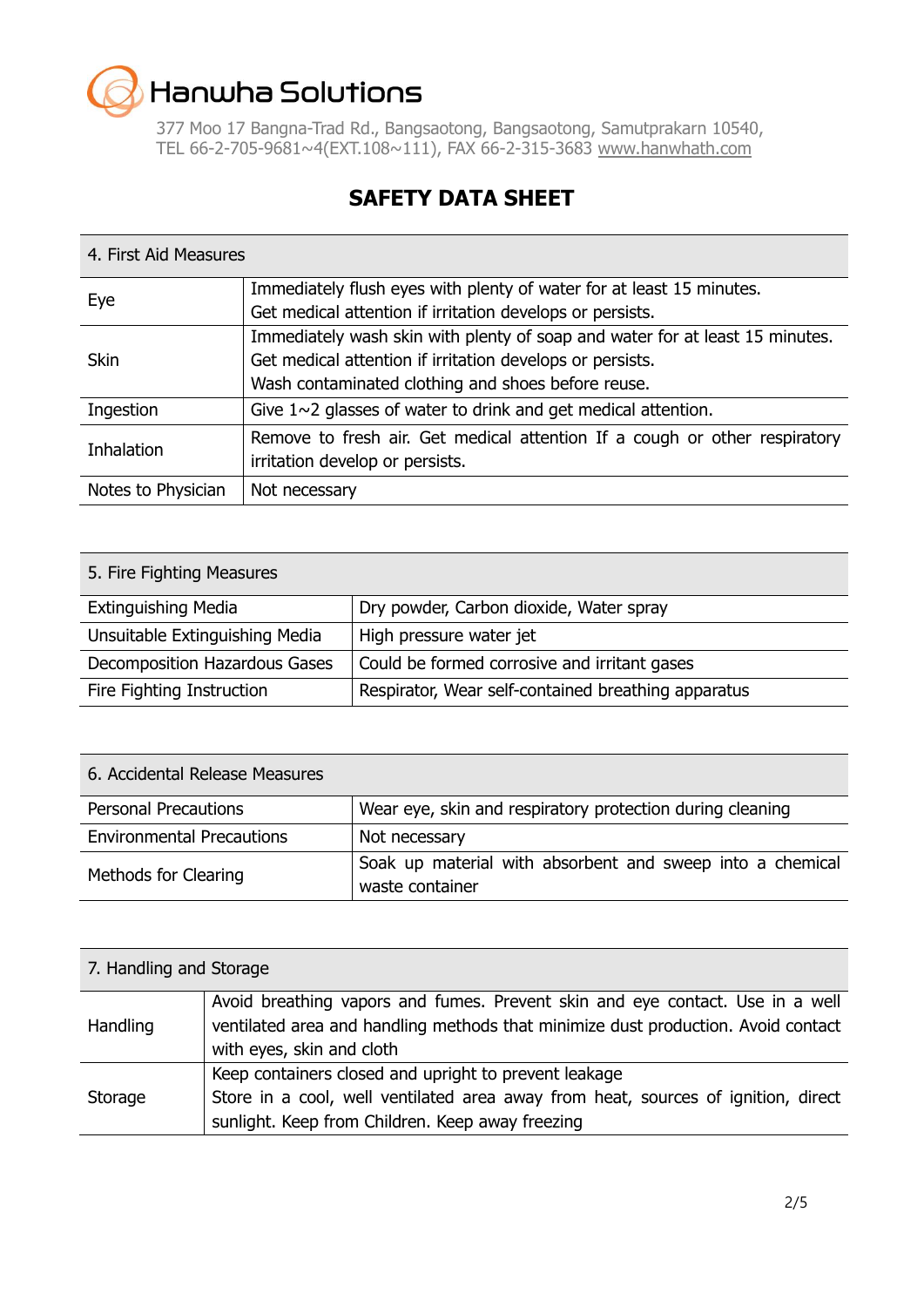377 Moo 17 Bangna-Trad Rd., Bangsaotong, Bangsaotong, Samutprakarn 10540, TEL 66-2-705-9681~4(EXT.108~111), FAX 66-2-315-3683 [www.hanwhath.com](http://www.hanwhath.com/)

### **SAFETY DATA SHEET**

| 8. Exposure Controls & Personal Protection |                                                                                                                                                                                                          |  |
|--------------------------------------------|----------------------------------------------------------------------------------------------------------------------------------------------------------------------------------------------------------|--|
| <b>Exposure Limit</b>                      | Polymer/Emulsion, Not applicable                                                                                                                                                                         |  |
| <b>Engineering Controls</b>                | Provide general clean air dilution or local exhaust ventilation in volume<br>and pattern to prevent air contaminant concentration build-up                                                               |  |
| Protection                                 | Eye: Wear safety glasses<br>Skin: Wear appropriate protective gloves and apron<br>Respiratory: Avoid breathing vapors and fumes. If exposed to fumes,<br>wear an appropriate, properly fitted respirator |  |

| 9. Physical & Chemical Properties |                                                      |
|-----------------------------------|------------------------------------------------------|
| Physical state                    | Solid Bead                                           |
| Color                             | Transparent, Clear                                   |
| Odor                              | Faint                                                |
| pH                                | Not applicable                                       |
| Melting Point( $^{\circ}$ C)      | Not applicable                                       |
| Boiling Point(°C)                 | Not applicable                                       |
| Flash Point(°C)                   | Not applicable                                       |
| <b>Evaporation Rate</b>           | Not applicable                                       |
| Flammability                      | Not applicable                                       |
| <b>Explosive Limit</b>            | Not applicable                                       |
| Vapor Pressure                    | Not applicable                                       |
| Vapor Density                     | Not applicable                                       |
| Relative Density(g/cc)            | $1.10 \sim 1.13$                                     |
| Bulk Density(g/cc)                | $0.6 \sim 0.7$                                       |
| Solubility                        | Alkaline water soluble, Alcohol soluble, THF soluble |
| <b>Partition Coefficient</b>      | Not applicable                                       |
| Auto-ignition temp( $\degree$ C)  | Not applicable                                       |
| Decomposition Temp(°C)            | Not applicable                                       |
| Viscosity(cps)                    | Not applicable                                       |
| Molecular weight                  | $11,500 \sim 12,500$                                 |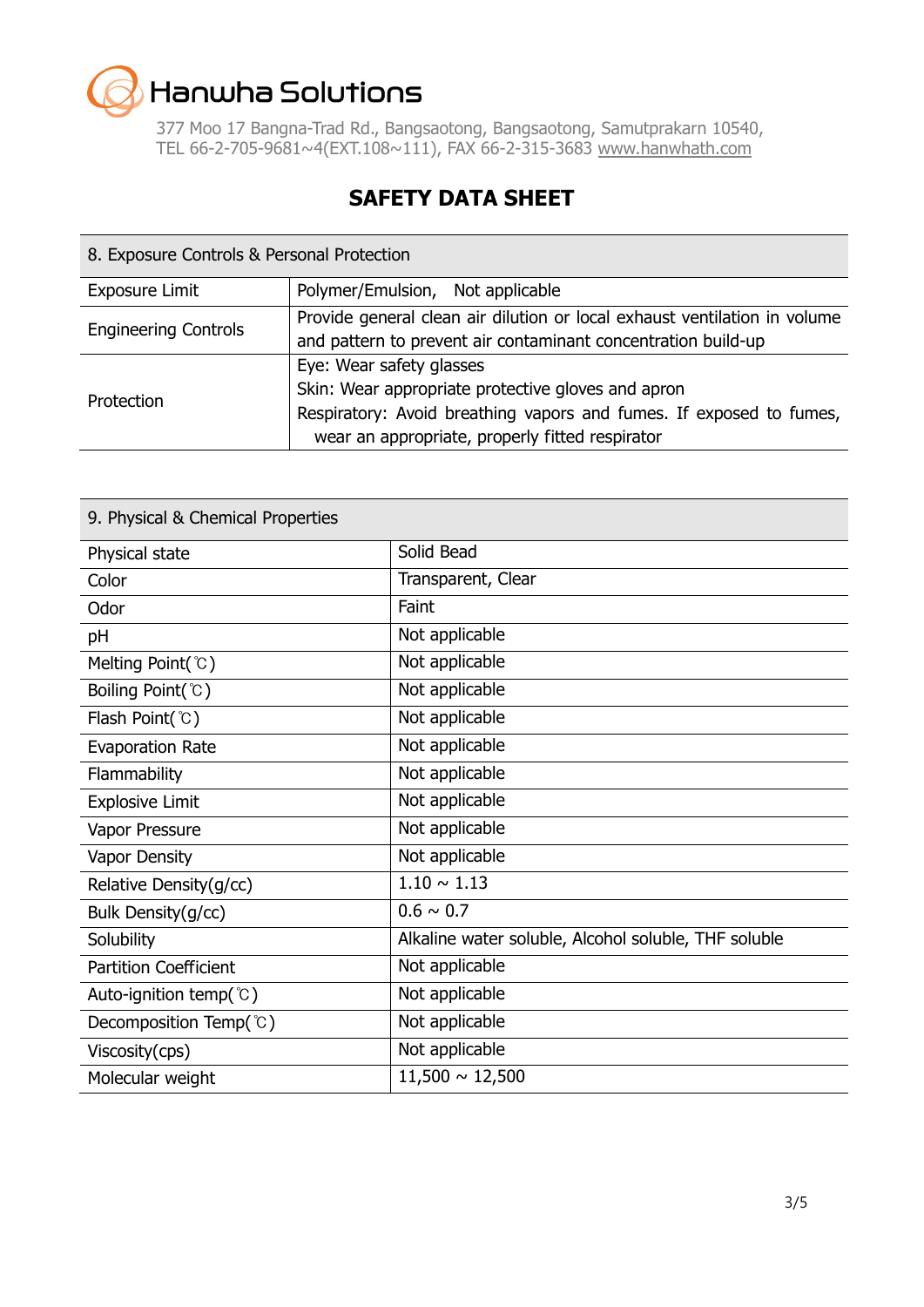377 Moo 17 Bangna-Trad Rd., Bangsaotong, Bangsaotong, Samutprakarn 10540, TEL 66-2-705-9681~4(EXT.108~111), FAX 66-2-315-3683 [www.hanwhath.com](http://www.hanwhath.com/)

### **SAFETY DATA SHEET**

| 10. Stability & Reactivity        |                                                                                                                                                        |
|-----------------------------------|--------------------------------------------------------------------------------------------------------------------------------------------------------|
| <b>Chemical Stability</b>         | <b>Stable</b>                                                                                                                                          |
| Possibility of Hazardous Reaction | None under normal conditions                                                                                                                           |
| Conditions to avoid               | Elevated temperature                                                                                                                                   |
| Materials to avoid                | Strong oxidizing materials, Freezing condition                                                                                                         |
| Hazardous decomposition products  | Carbon dioxides, Incomplete combustion can produce<br>carbon monoxide.<br>The material will not support combustion if the water has<br>not evaporated. |

| 11. Toxicological Information                                                                |            |  |
|----------------------------------------------------------------------------------------------|------------|--|
| Information on the likely routes of exposure                                                 | None known |  |
| Symptoms related to the physical, chemical and<br>toxicological characteristics              | None known |  |
| Delayed and immediate effects and also chronic effects<br>from short- and long-term exposure | None known |  |
| Numerical measures of toxicity                                                               | None known |  |

| 12. Ecological Information                             |            |
|--------------------------------------------------------|------------|
| Ecotoxicity (aquatic and terrestrial, where available) | None known |
| Persistence and degradability                          | None known |
| Bioaccumulative potential                              | None known |
| Mobility in soil                                       | None known |
| Other adverse effects                                  | None known |

#### 13. Disposal Information

Dispose of in accordance with local, state or national regulations.

Do not incinerate closed containers.

Incinerate in approved facility.